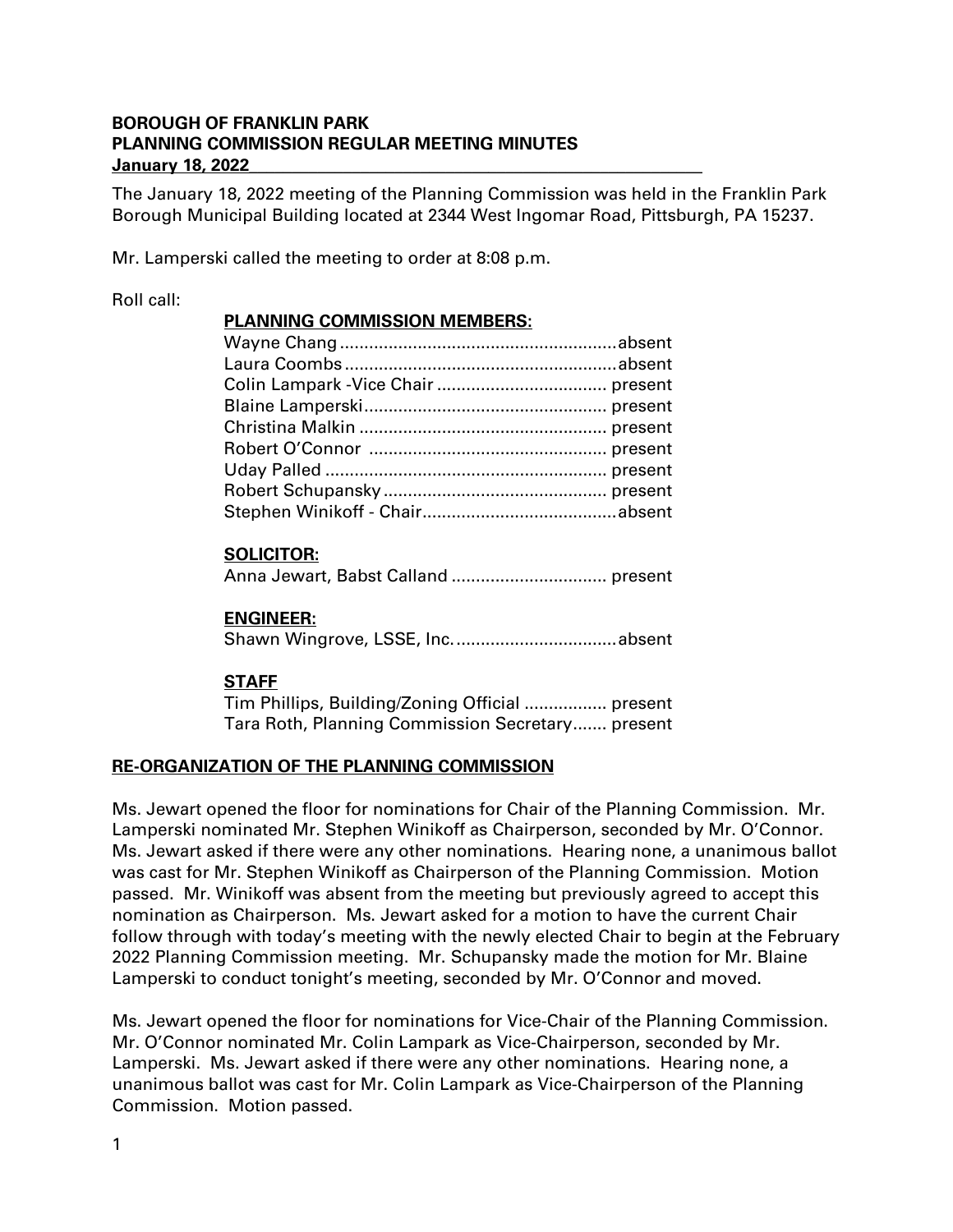### **APPROVAL OF 2021 PLANNING COMMISSION ANNUAL REPORT**

Mr. Lamperski asked for a motion to approve the 2021 Planning Commission Annual Report. Mr. Schupansky moved to approve the 2021 Planning Commission Annual Report, seconded by Mr. O'Connor and carried.

### **APPROVAL OF MINUTES**

Mr. Lamperski asked for a motion to approve the December 21, 2021 Regular Meeting Minutes. Mr. Schupansky moved to approve the minutes of December 21, 2021, seconded by Mr. O'Connor and carried.

### **OLD BUSINESS –**

### Review of Wireless Communication Facilities Ordinance & Small Wireless Communications Design Manual

Mr. Dan Cohen of Cohen Law Group was present to speak on behalf of this review of the wireless communication Ordinance. The Cohen Law Group prepared the Borough's current wireless ordinance, along with those of many other North Hills COG communities based on the law that existed at the time. Mr. Cohen reviewed the memorandum prepared by Cohen Law Group detailing these amendments made to the Code of Ordinance of the Borough of Franklin Park in the proposed wireless facilities management ordinance. The memorandum he provided to the Borough discusses the applicable law governing local regulation of wireless communications facilities, the changes to the existing Code requirements for wireless communications facilities, and the major requirements of the Ordinance. This is a full repeal and replacement ordinance amending Chapter 212 of the Franklin Park Borough Code to establish general and specific standards relating to wireless communications facilities, along with a Small Wireless Communications Facility Design Manual. However, it retains some of the things in the current ordinance. They did a repeal and replacement just because the law has changed so dramatically that it would have been a mess to amend that ordinance. They also included the Fee Schedule for Wireless Communications Facilities for applications.

There was a discussion on this memorandum and Mr. Cohen answered the Planning Commission's questions. Mr. Schupansky stated one major issue that needs to be addressed is there were major concerns expressed by the residents when a cell tower was proposed a few years ago in a residential area. Can we address this in this new ordinance by limiting where a tower can go and how far can we limit? Mr. Cohen said that you can limit where the cell towers can go but he would need to look at and discuss this further internally and get back to the Planning Commission.

Seeing there were no further questions from the Planning Commission or audience, Mr. Lamperski asked for a motion. Mr. Schupansky made a motion to table this Review of Wireless Communication Facilities Ordinance & Small Wireless Communications Design Manual pending additional information from Cohen Law Group. This was seconded by Mr. Palled and carried.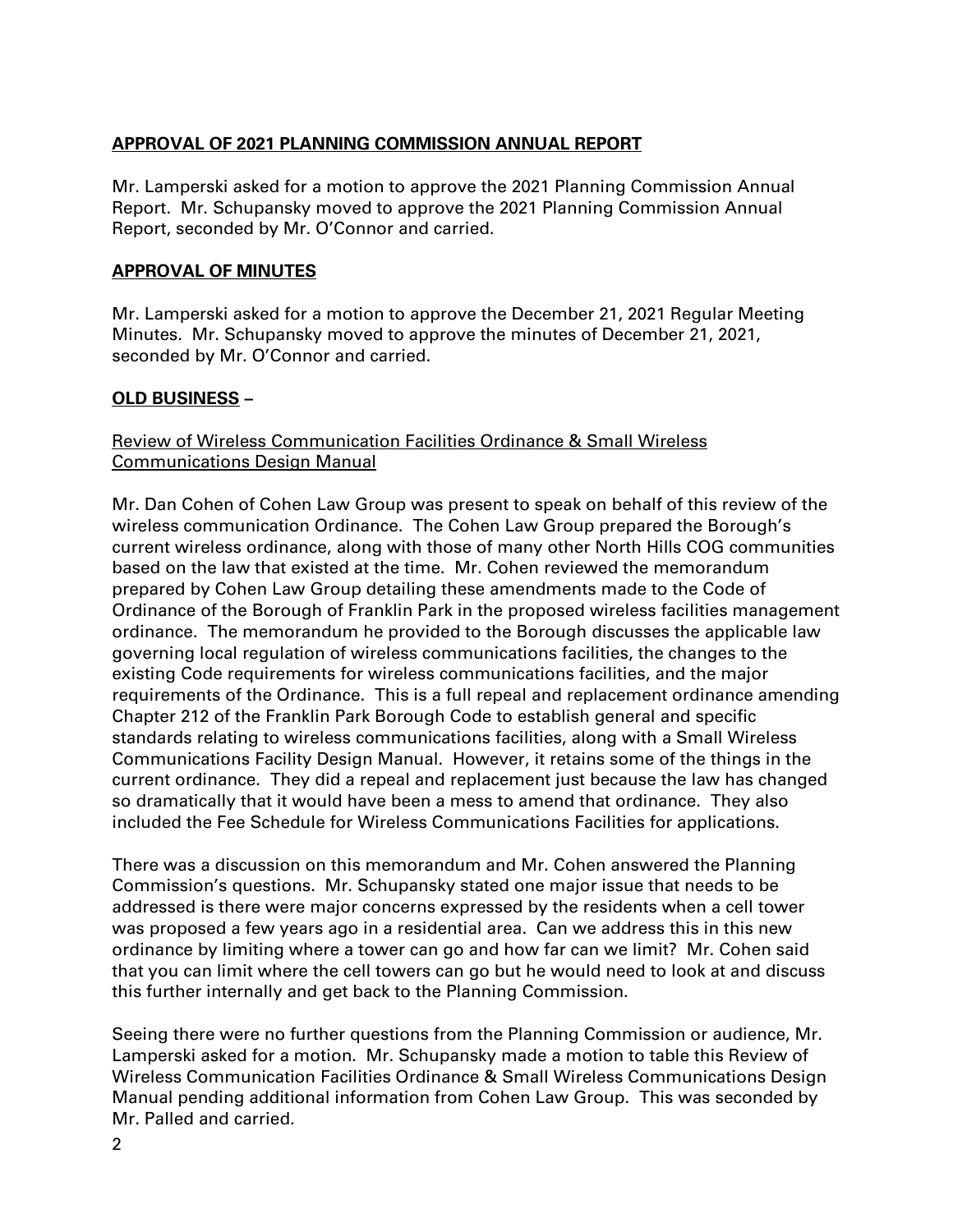# Review of Proposed Revised Zoning Ordinance for Farmers Markets

Mr. Lamperski advised the Borough Solicitor revised the Farmers Market draft ordinance based on previous comments from the Planning Commission. Since there are two new Planning Commission members he thought it would be a good idea to speak on this a bit further. The goal is, after discussing this tonight, the Solicitor can make the final tweaks and we would have it at a point where it can be out there for public consumption and analysis.

Ms. Malkin was concerned with some of the items that did not seem to be considered a "farmers market", such as: yoga classes and musical presentations. The Planning Commission is particularly concerned with the musical presentations as far as noise levels and times they could occur. The Solicitor explained these could all be regulated in the ordinance. There was a discussion as far as alcoholic beverages were concerned. They wanted to make sure the PLCB laws were all in place. Mr. Dan Gramc, a member of Sts. John & Paul Church was available once again to explain the types of food and beverages, and entertainment that were going to be brought in. They would be local groups and locally produced food and beverages which would include wine, cider, or beer sold directly by the producer. The Solicitor explained there is a section that is in this ordinance that is intended to make sure that the burden is put on the owner/operator/vendors of getting all licensing, permits, and regulations and to provide it to the Borough before occupancy can be issued.

Mr. Schupansky thanked Mr. Gramc for again coming in to speak on this. He advised we will get him a copy for him to look at before the next meeting.

Mr. Lamperski asked if there were any other questions or comments from the Planning Commission or the audience. Hearing none, they tabled this until the next meeting and the Solicitor further refines the draft based on tonight's comments.

# Comprehensive Plan Update

Mr. Phillips advised he doesn't have a lot of information to report. The next meeting with HRG and Ohio Township will be scheduled for February 8 or March 8. Mr. Palled advised HRG had a Project Manager attend the Council pre-meeting on January 3 and gave a presentation and recommendation to work with Ohio Township on this plan. No one on Council objected. There were a lot of commonalities based on what they presented.

# **NEW BUSINESS –**

# Concept Review – Giant Eagle's proposed WetGo Pro-2620 Nicholson Road

Mr. Chuck Stewart, Real Estate Development Manager for Giant Eagle, and Mr. Pat Avolio, Senior Director of Development for Giant Eagle, were present to discuss and seek input on this concept review of the Giant Eagle WetGo Pro Carwash they are going to be proposing for 2620 Nicholson Road. It will be a 3500 square foot carwash located at the corner of Wexford Bayne Road and Nicholson Road. According to Borough's zoning code, it will be a conditional use in the M-2 zoning district. There will be 16 standard